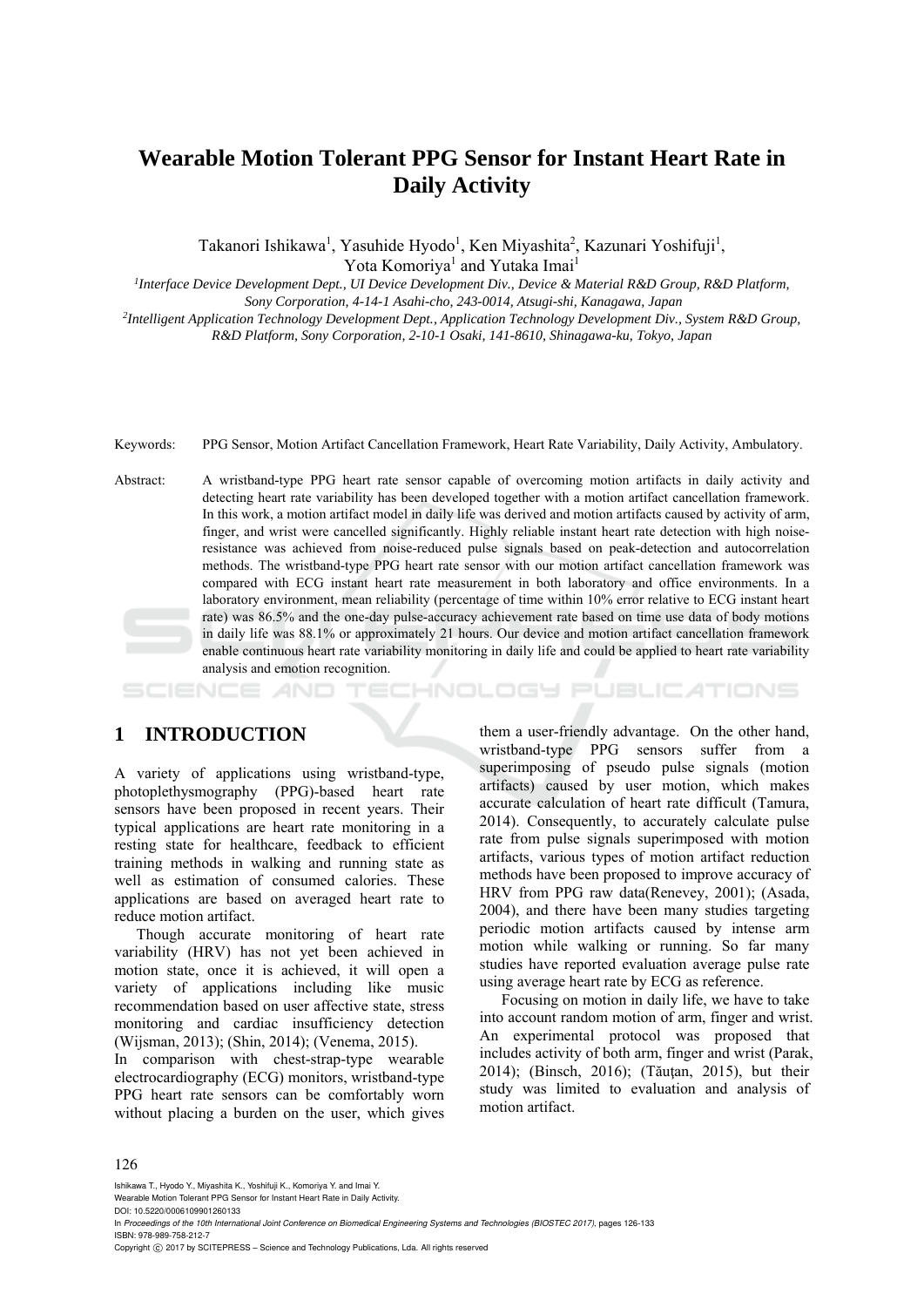In this paper, we report on a motion artifact cancellation framework that we have developed based on the results of analyzing arm and finger motion artifacts assuming motions in daily life. We also report on laboratory and ambulatory evaluation of this framework using instant heart rate by ECG as reference with our design of experimental protocols simulating motions in daily life.

## **2 PROBLEM STATEMENT**

#### **2.1 Photoplethysmography**

The reflective PPG method measures changes in blood flow in subcutaneously distributed capillaries by injecting light from a light source into the skin and measuring the intensity of returning light by a receiver after absorption and diffusion by blood flow and skin tissue several mm under the skin (Renevey, 2001).

$$
I_o(t) = I_i \cdot \gamma_{pulse}(t) \cdot \gamma_{tissue}
$$
 (1)

ECHNO

Here,  $I_i$  is the intensity of the light incident on the skin,  $\gamma_{pulse}(t)$  is the temporal change in diffusion and absorption by hemoglobin, etc. in capillary blood flow,  $\gamma_{tissue}$  is the amount of diffusion and absorption by body tissue, and  $I<sub>o</sub>(t)$  is the intensity of reflected light.

## **2.2 Motion Artifact**

There are activities of arm, finger and wrist in daily life affecting wristband-type PPG sensors. In the case of finger and wrist motions, the muscles under the wrist move causing the state of blood flow in subcutaneous body tissue to change. This would mean that  $\gamma_{tissue}$  in Eq. (1) is not fixed. We therefore performed an analysis of motion artifacts caused by arm and finger motion in the following way.

While the thickness of each layer under the skin differs by site, age, etc., body tissue lies at a depth of  $1.0 - 2.0$  mm (Boucsein, 2012). To measure the state of blood flow in subcutaneous tissue in a noninvasive manner, we adopted the PPG method. Taking into account the subcutaneous penetration of light (Bashkatov, 2005) and the optical absorption and diffusion coefficients of hemoglobin, we determined an optimal wavelength as follows. First, we analyzed the optical wavelength dependency of the signal-to-noise ratio (S/N) by measuring the pulse signal when bending and stretching the index finger periodically (2 Hz) and performing a

frequency analysis. In calculating S/N, we took the heart-rate band as the signal band and defined the finger-motion frequency band as the noise band.

Table 1: LED wavelength dependency of S/N when bending and stretching the index finger periodically.

| Subject | 470nm | 530 <sub>nm</sub> | 630nm    | 860nm    | 940 <sub>nm</sub> |
|---------|-------|-------------------|----------|----------|-------------------|
| #1      | 1.90  | 7.75              | $-7.22$  | $-5.66$  | $-5.75$           |
| #2      | 2.25  | 7.61              | $-18.30$ | $-10.20$ | $-15.47$          |
| #3      | 7 72  | 4.67              | $-13.02$ | $-7.95$  | 2.83              |

Table 1 lists the wavelength dependency of S/N when bending and stretching the index finger periodically as measured with three subjects. The wavelengths used in this analysis are those of easily obtainable LEDs. These results show that S/N is smallest for a wavelength of 630 nm, so we chose it to be the optical wavelength of the PPG signal that reflects finger motion well.

However, for the pulse signal, we chose a wavelength of 530 nm to measure the state of blood flow in the capillaries of the dermic layer that is not easily affected by body tissue (Faber, 2004); (Lee, 2013). Here, we simultaneously measured the arm's acceleration signal by having a 3-axis acceleration sensor worn on the wrist.

Figure 2 (A) shows the results of a PPG (green) and acceleration frequency analysis when moving the arm back and forth with a 2 Hz period in a standing position. Strong peaks are observed in the PPG (green) spectral distribution near the armmoving frequency of 120 [bpm] and the heartbeat frequency of 100 [bpm]. This shows that the armrelated motion artifact is superimposed as a pseudo pulse signal. Since a motion artifact is easily superimposed when blood is flowing, it is thought that body motion affects blood flow and a pseudo pulse signal arises due to pseudo blood flow.

Figure 2 (B) shows the results of a PPG (green) and a PPG (red) frequency analysis when bending and stretching the index finger periodically at 1.5 Hz while keeping the arm fixed in a sitting position. Although the acceleration sensor measured no finger motion, a strong peak is observed near the fingermoving frequency of 90 [bpm] in the PPG (green) and PPG (red) spectral distributions. In particular, the PPG (red) spectral distribution shows that the spectral intensity at the motion artifact frequency of 90 [bpm] is stronger than that at the heartbeat frequency of 60 [bpm] compared with PPG (green). This is thought to be that the hemoglobin diffusion coefficient is smaller and the degree of subcutaneous penetration deeper at 630 nm than at 530 nm. Therefore, we suppose that intensity of returning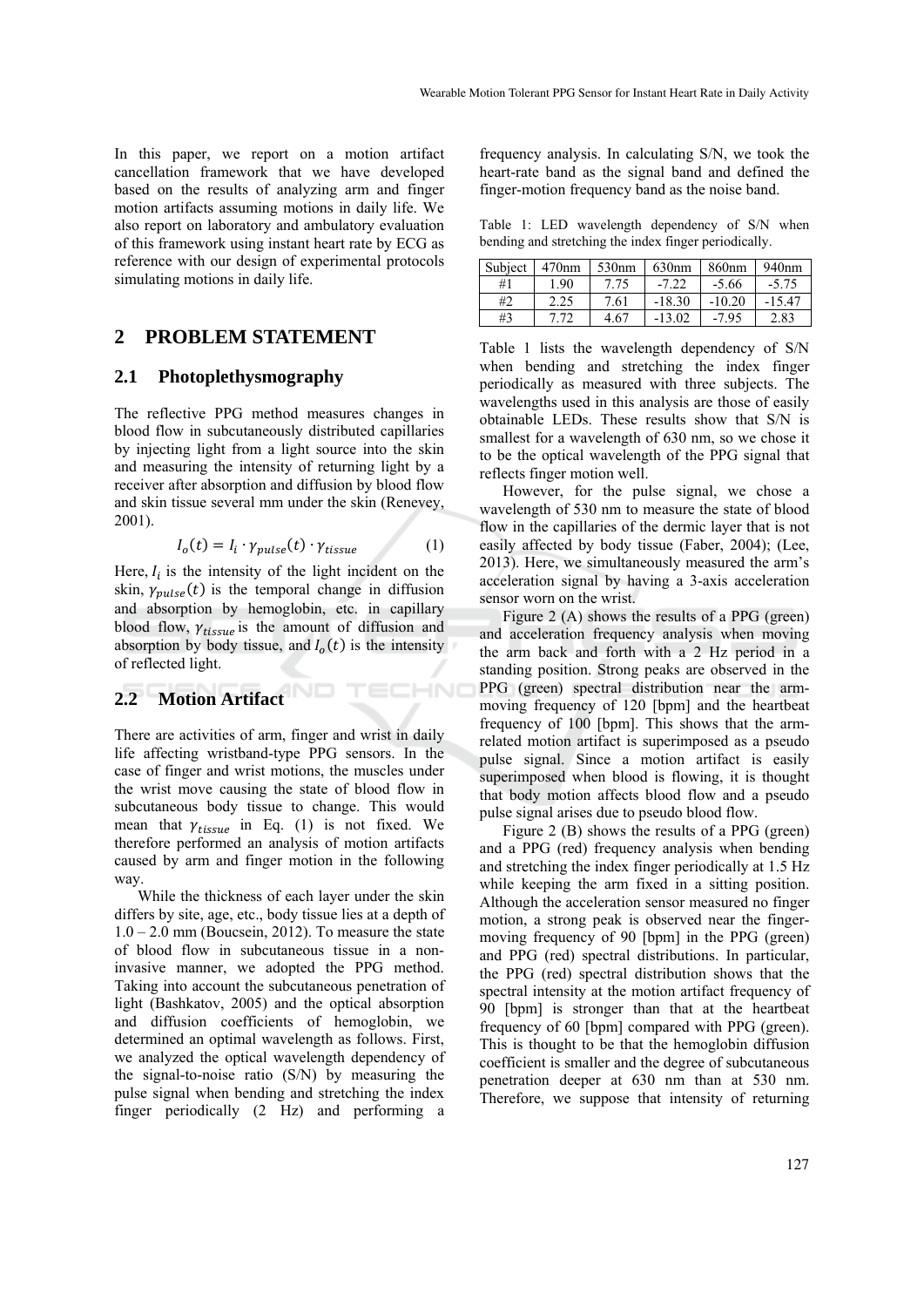light from skin is smaller compares with wavelength of 530nm. Furthermore, we have observed that motion artifact caused by wrist motion has same characteristic in frequency analysis.



(B) When bending and stretching the index finger at 1.5 Hz

Figure 2: Results of frequency analysis. (A) upper: PPG (green), lower: acceleration signal (Y-axis means fingertip direction); (B) upper: PPG (green), lower: PPG (red).

Figure 3 shows the results of measuring PPG (green) and acceleration signal in the fingertip direction when moving the arm up and down relative to the heart in a standing position. When the arm is moved above the heart, the total amount of blood flow decreases due to the effect of gravity. Therefore, baseline of the intensity of return light decreases.



Figure 3: Up-and-down arm motion relative to heart. Upper: PPG (green), lower: acceleration signal.

Conversely, when moving the arm below the heart, it can be seen that this baseline increases. Since the baseline stabilizes in approximately two seconds after lifting the arm, noise frequency is assumed to be under 0.5 Hz. The above experimental results show that the intensity of return light from skin is affected by activity of arm, finger and wrist. We can therefore extend Eq. (1) as follows.

$$
I_o(t) = I_i \cdot \gamma_{pulse}(t) \cdot \gamma_{tissue}(t) \cdot \gamma_{motion}(t) \cdot \gamma_{gravity}(t)
$$
\n(2)

Here,  $\gamma_{tissue}(t)$  is the amount of optical absorption and diffusion in body tissue due to finger motion,  $\gamma_{motion}(t)$  is the amount of optical absorption and diffusion due to changes in blood flow caused by arm motion, and  $\gamma_{gravity}(t)$  is the amount of optical absorption and diffusion due to the arm's up or down orientation. If we now take the logarithm of both sides of this equation, Eq. (2) can be rewritten as follows.

$$
y(t) = s(t) + n_t(t) + n_m(t) + n_g(t)
$$
 (3)

Here,  $s(t)$  is the pulse signal,  $n_t(t)$  is the noise signal due to finger motion,  $n_m(t)$  is the noise signal due to arm motion, and  $n_a(t)$  is the noise signal due to arm orientation. In other words, this equation shows that all motion artifacts in the PPG method are superimposed on the observed signal.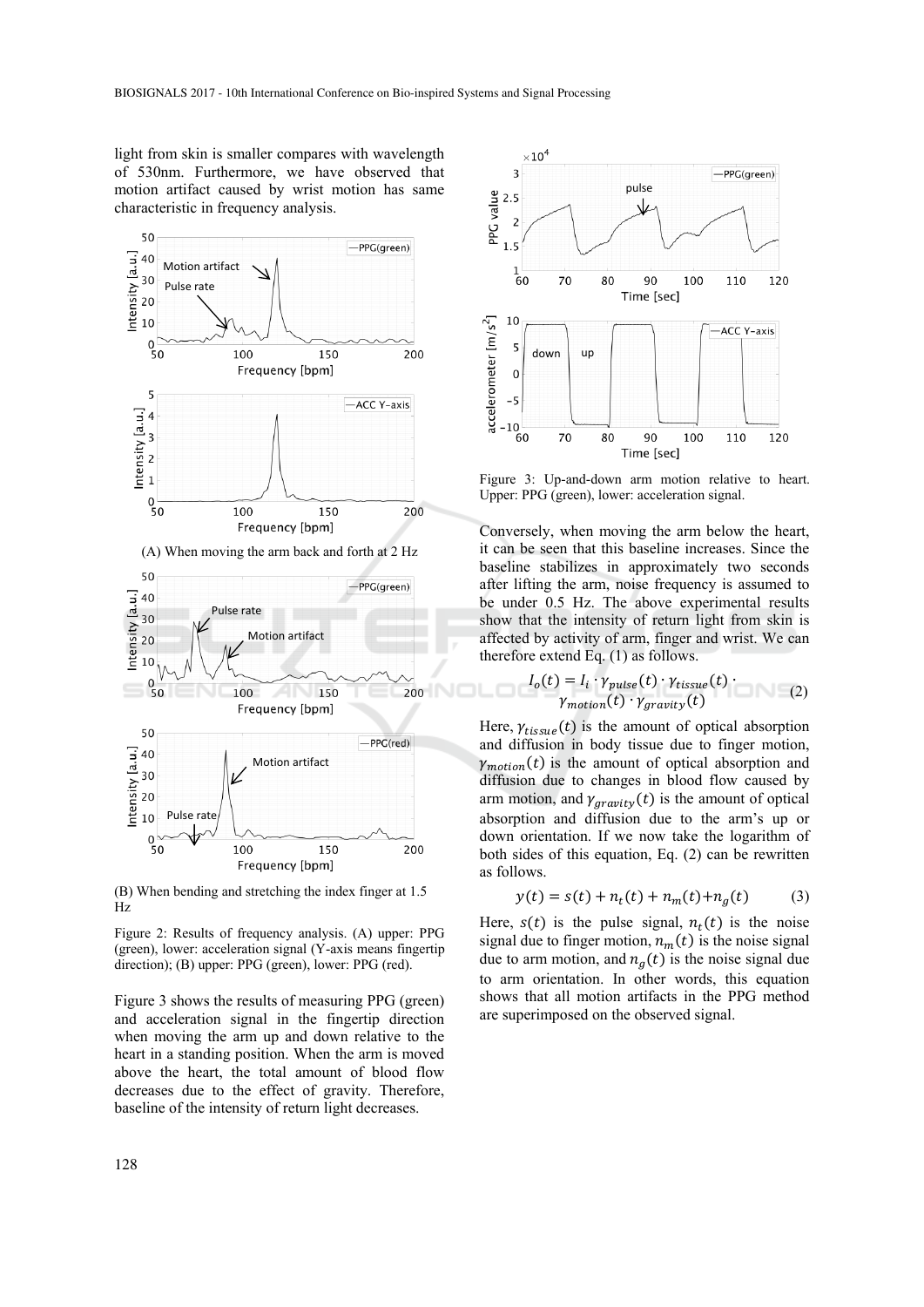#### **3 PROPOSED METHOD**

A motion artifact cancellation framework based on Eq. (3) that assumes an additive model for arm and finger motion artifacts is shown in Figure 4.



Figure 4: Schematic diagram of motion artifact cancellation framework. TECHN(

To first step in this framework is to separate the motion artifact due to the orientation of the arm using a band-pass filter (BPF). Here, the pass band is set to [0.5, 5] Hz taking into account the armorientation noise band and the heart-rate frequency band.

The next step is to separate arm-motion noise by an adaptive filter using the acceleration signal as a reference signal. It is important in noise reduction processing using an adaptive filter to select a reference signal having high correlation with the noise signal superimposed on the observed signal (Asada, 2004). For this reason, we modelled beforehand the transfer function to body-motion blood flow as a finite impulse response (FIR) filter through system identification. The signal resulting from the convolution of the acceleration signal with the FIR filter is used as a reference signal for armmotion noise reduction processing.

Similarly, finger-motion noise is separated using a reference signal. Here, we use the PPG signal as a reference signal to make non-invasive measurements of the state of blood flow in body tissue. We decided

that an optical wavelength is 630 nm based on previous analysis results in Table 1.

However, a pulse signal component is also included in PPG (red). To therefore make correlation with the noise signal even higher, we use a BPF to weaken the pulse signal component based on the finally estimated heart rate. Furthermore, assuming use in ambulatory environment and knowing that noise will also be generated by changes in contact pressure caused by deformation of the arm's shape, we also use a BPF to reduce this noise.

Next is the calculation of the instant pulse rate from the pulse signal reduced of motion artifacts. Although peak detection is applied here to calculate the instant pulse rate, erroneous detections can easily occur due to the effects of residual noise. To deal with this noise, we introduce pulse rate detection by an autocorrelation function exploiting the periodicity of the pulse signal. Pulse rate calculation by an autocorrelation function calculates the inter-beatinterval (IBI) from the lag at which the correlation function becomes maximum. However, while the autocorrelation method is highly robust to noise, its assumption of periodicity in the pulse signal can result in lower accuracy than the peak detection method if pulse variability are present. For this reason, the integrated processing section in this framework first calculates the instant pulse rate by both the peak detection method and autocorrelation method and the reliability of each result. It then outputs the optimal instant pulse rate based on the pulse signal and body motion information analyzed from the acceleration signal.

### **4 EXPERIMENTAL VALIDATION**

#### **4.1 Heart Rate Sensor Prototype**

Our prototype for a wristband PPG heart rate sensor is shown in Figure 5. This device performs pulse signal measurement by irradiating the human body with green LED light and measuring reflected light with a photodetector. It also performs referencesignal measurement in the finger-motion noisereduction process by measuring reflected light from a red LED likewise with a photodetector. In addition, it obtains a reference signal in the arm-motion noisereduction process by measuring arm acceleration with a 3-axis acceleration sensor built into the sensor enclosure. The pulse signal obtained from measured green-LED and red-LED light and the acceleration signal are recorded in built-in eMMC flash storage. The sampling frequency is 128 Hz for all sensors.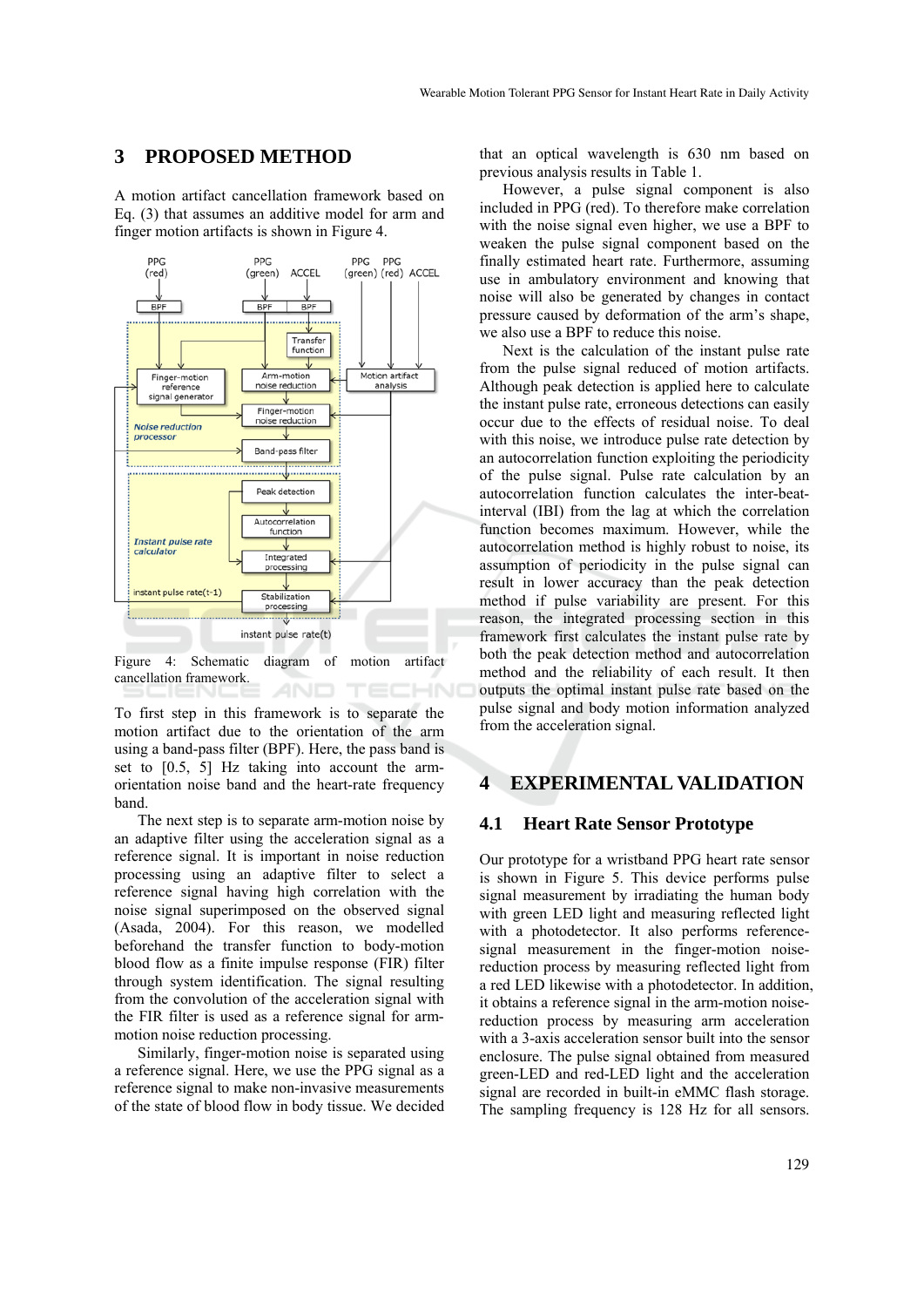The device incorporates a real-time clock (RTC) that can be synchronized with a host PC and recorded together with measured data.



Figure 5: Prototype of wristband type heart rate sensor.

#### **4.2 Subjects**

The experiment was conducted with 12 subjects recruited from male employees in the workplace. After obtaining approval from the Sony Life Ethics Committee, the subjects were briefed about the contents of this research project and their consent was obtained in writing.

Table 2: Subjects.

| Characteristic |                  | $n \sigma$ $\alpha$ |
|----------------|------------------|---------------------|
|                | $35.00 \pm 6.34$ |                     |

HNO

#### **4.3 Laboratory Protocol and Evaluation AND**

Evaluating motion artifacts in daily life requires knowledge of user lifestyle for users wearing a wristband-type device. Although there are various types of user lifestyles, activity time use by types of behavior for one week can be summarized as follows according to material from the Statistics Bureau of the Ministry of Internal Affairs and Communications (MIC) (Ministry of Internal Affairs and Communications, 2011). However, an evaluation based on protocol that mimics these activities as-is puts an unrealistic burden on subjects, so we designed original protocols after reclassifying activities into three main states of body motion.

These are (1) active state featuring periodic arm motion of fixed intensity as in walking when commuting to school or work or engaging in sports (such as jogging or running), (2) semi-resting state featuring non-periodic arm motion of random intensity and finger activity as in schoolwork, work, housework, meals, etc. and (3) resting state as in sleeping. The results of reorganizing the above activities are listed on Table 4.

|               |  |  |  | Table 3: Detailed activity time use by types of behavior |
|---------------|--|--|--|----------------------------------------------------------|
| for one week. |  |  |  |                                                          |

|                                        | Duration |
|----------------------------------------|----------|
| Activity                               | (hh:mm)  |
| Sleep                                  | 07:42    |
| Personal care                          | 01:19    |
| Meals                                  | 01:39    |
| Commuting to and from school or work   | 00:31    |
| Work                                   | 03:33    |
| Schoolwork                             | 00:39    |
| Housework                              | 01:27    |
| Caring or nursing                      | 00:03    |
| Child care                             | 00:14    |
| Shopping                               | 00:26    |
| Moving (excluding commuting)           | 00:30    |
| Watching TV, listening to the radio,   | 02:27    |
| reading a newspaper or magazine        |          |
| Rest and relaxation                    | 01:31    |
| Learning, self-education, and training | 00:12    |
| Hobbies and amusements                 | 00:44    |
| <b>Sports</b>                          | 00:14    |
| Volunteer and social activities        | 00:04    |
| Social life                            | 00:19    |
| Medical examination or treatment       | 00:08    |
| Other activities                       | 00:17    |
|                                        |          |

Table 4: Results of reclassifying activity time use by types of behavior.

| Class              | Duration $(\% )$ |
|--------------------|------------------|
| Resting state      | 32.8             |
| Semi-resting state | 65.1             |
| Active state       |                  |

Specifically, we designed three types of protocols based on the above results of reclassifying activity time use by types of behavior. First, to evaluate periodic motion artifacts in an active state, we designed a "run" protocol which is taken into account for walking when commuting to school or work or engaging in sports such as jogging or running. Next, to evaluate non-periodic motion artifacts in a semi-resting state, we designed "daily1" and "daily2" protocols which are taken account for habitual tasks in daily life and business-related work, schoolwork, housework, etc. For each protocol, the subject began by resting in a sitting position to condition his heart rate. All three protocols were not performed on the same day to lighten the load on subjects.

We used the Shimmer3 ECG unit from Shimmer to provide a reference measurement for instant heart rate. The sampling frequency is 512 Hz. Electrode positioning was also optimized for each subject to enhance S/N of the ECG signal. The instant heart rate was calculated from the time intervals of the R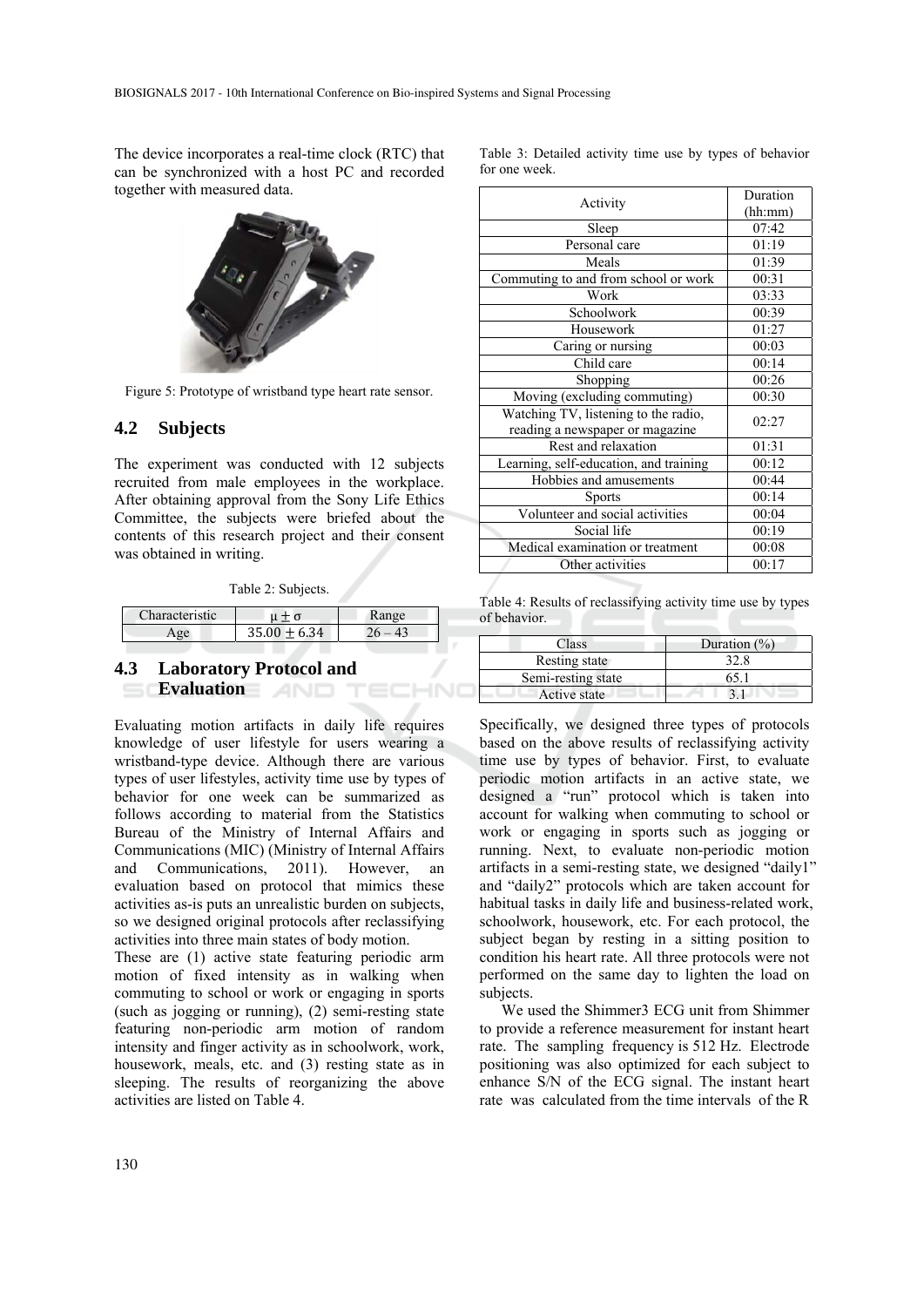Table 5: Run protocol.

| Task                           | Duration<br>(min) |
|--------------------------------|-------------------|
| Take deep breaths sitting down |                   |
| Stand and rest                 |                   |
| Walk on treadmill at 5 km/h    |                   |
| Walk on treadmill at 7 km/h    |                   |
| Walk on treadmill at 11 km/h   |                   |
| Take a break standing up       |                   |

Table 6: Daily1 protocol.

| Task                                      | Duration<br>(min) |
|-------------------------------------------|-------------------|
| Take a break sitting down                 |                   |
| Take deep breaths sitting down            |                   |
| Gesture that is supposed personal care    | 2                 |
| Gesture that is supposed meals            | 2                 |
| PC operation that is supposed office work | 2                 |
| Smart phone operation                     | 2                 |
| Gesture that is supposed housework        | $\mathfrak{D}$    |
| Take a break sitting down                 |                   |
|                                           |                   |

Table 7: Daily2 protocol.

| Task                                  | Duration<br>(min) |
|---------------------------------------|-------------------|
| Take a break sitting down             |                   |
| Gesture that is supposed reading book |                   |
| Gesture that is supposed writing down |                   |
| Gesture that is supposed conversation |                   |
| Take a break sitting down             |                   |

wave in the ECG signal.

The subject wore the prototype PPG sensor on his non-dominant hand, and time synchronization with shimmer3 was achieved through time synchronization between the prototype device and the host PC.

In comparing the instant heart rate calculated from ECG and the instant pulse rate calculated from the prototype device, we used resampled values at 1 Hz by linear interpolation for each. Furthermore, in performing a quantitative evaluation of the accuracy of detecting heart rate variability, we defined reliability and accuracy as follows (Delgado-Gonzalo, 2014).

Reliability is defined as the percentage number of samples for which error is within 10% of the ECG instant heart rate. Accuracy, meanwhile, is the mean complement of error with the ECG instant heart rate.

Table 8 lists mean reliability and accuracy across all subjects for each protocol in a laboratory environment. Figure 6 shows Bland-Altman plots of the ECG instant heart rate and PPG instant pulse rate for each experimental protocol.

Table 8: Subject mean of reliability and accuracy of estimated instant heart rate for each protocol in a laboratory environment (\*Accuracy = 100 - mean percentage error).

| Protocol                    | Reliability $(\%)$ | *Accuracy $(\% )$ |
|-----------------------------|--------------------|-------------------|
| Run protocol                | 83 7               | 93.9              |
| Daily1 protocol             |                    | 93.8              |
| Daily <sub>2</sub> protocol | 93.0               | 76 1              |
| Mean                        | 86.5               | 94 6              |



Figure 6: Results of Bland-Altman analysis of ECG instant heart rate and PPG instant pulse rate. Top: run protocol; middle: daily1 protocol; bottom: daily2 protocol. HRecg and PRgrn denote ECG instant heart rate and PPG instant pulse rate, respectively.

Based on the quantitative evaluation results for each experimental protocol of Table 8 and activity time use by types of behavior of Table 4, we estimated the percentage of measurements within 10% of the ECG heart rate for one day (referred to below as "pulse-accuracy achievement rate") in the following way. Reliability of resting state was taken to be reliability in a resting state over the run protocol, daily1 protocol, and daily2 protocol. As a result, subject mean of them was 97.5%. Next, reliability of active state was taken to be reliability in the range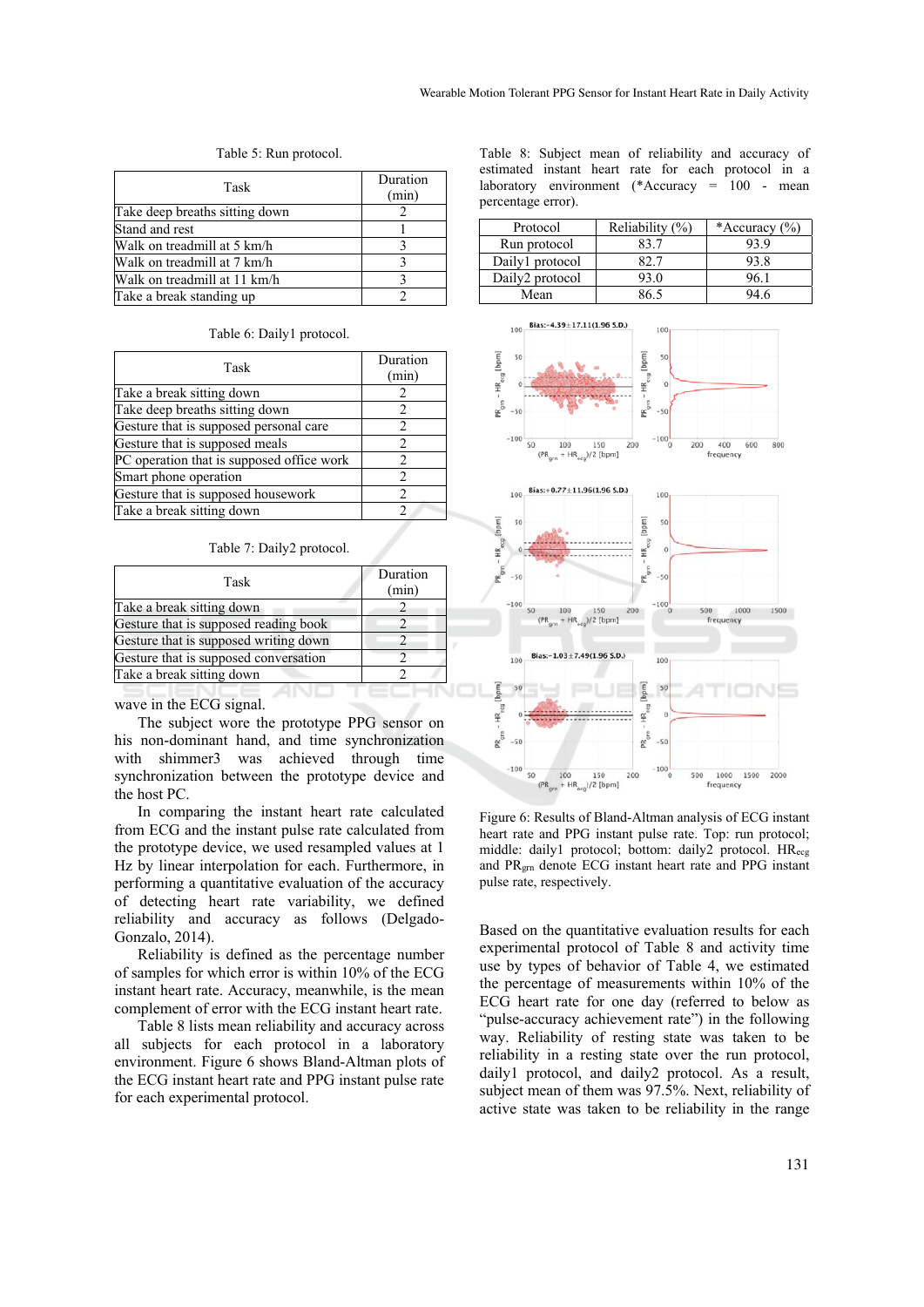from standing to running tabulated for the run protocol. As a result, subject mean of reliability was 81.4%. Finally, reliability of semi-resting state was taken to be reliability outside the resting state tabulated over the daily1 protocol and daily2 protocol. As a result, subject mean of them was 83.7%. Based on the above results, the day pulseaccuracy achievement rate turned out to be 88.1% or 21.1 hours when converted to time.

## **5 DISCUSSION**

We evaluated the reliability and accuracy of the prototype wristband-type PPG sensor and motion artifact cancellation framework in ambulatory environment. In the experiment, we randomly selected 4 of the 12 subjects and took pulse measurements during their working hours. Table 9 lists reliability and accuracy values for each of these subjects. Body motions from the subjects' activity records were typically computer keyboard operations, note-taking/writing, lunch, and smartphone use during breaks, which means activities near those of the daily1 and daily2 protocols. However, reliability in an office environment was found to be 77.9% or about 10% lower than the 87.9% average reliability of the daily1 and daily2 protocols.

Table 9: Subject mean of reliability and accuracy of instant heart rate estimation in an office environment.

| Subject      | Duration | Reliability   | Accuracy      |
|--------------|----------|---------------|---------------|
|              | (hh:mm)  | $\frac{1}{2}$ | $\frac{1}{2}$ |
| #1           | 08:00    | 68.7          | 91.4          |
| #2           | 08:00    | 84.1          | 94.3          |
| #3           | 08:00    | 77.9          | 93.3          |
| #4           | 08:00    | 80.9          | 93.8          |
| Mean $(N=4)$ | 08:00    | 77 9          | 93.2          |

Figure 7 shows Bland-Altman plots of the ECG instant heart rate and PPG instant pulse rate. Compared with the Bland-Altman plots for the daily1 and daily2 protocols of Figure 6, the heart rate band has broadened and estimation error of the instant heart rate has increased. This broadening of the heart rate band can be explained as follows. For the daily1 and daily2 protocols in a laboratory environment, subjects carried out their tasks in a sitting position, but in the office-environment experiment, their heart rates would increase as they walked to conference rooms or cafeterias or engaged in discussions during meetings. Next, the increase in error is thought to be due to changes in contact



Figure 7: Results of Bland-Altman analysis of ECG instant heart rate and PPG instant pulse rate in an office environment. HR<sub>ecg</sub> and PR<sub>grn</sub> denote ECG instant heart rate and PPG instant pulse rate, respectively.

pressure between the pulse sensor and subject's body due to deformation of the arm's shape caused by motion or twisting of the wrist. If motion artifacts due to changes in contact pressure can be formalized as an additive model, our proposed framework should be able to incorporate them.

## **6 CONCLUSIONS**

We proposed a motion artifact cancellation framework for a wristband-type heart rate sensor. As part of this framework, we derived a motion artifact additive model based on the results of motion artifact analysis.

First, to cancel arm-related motion artifacts, we modelled the transfer function to blood flow as an FIR filter through system identification and used the signal resulting from convolution of the acceleration signal as a reference signal to improve the armrelated motion artifact reduction effect. Next, to cancel finger and wrist-related motion artifacts, we measured blood flow in body tissue by PPG at 630 nm, weakened the pulse-signal component in that signal by a band-pass filter based on heart rate, and used the result as a reference signal to improve the finger-related motion artifact reduction effect.

Finally, for pulse rate calculation, we integrated the results of calculating pulse rate with reliability by both the peak-detection and autocorrelation methods thereby achieving instant pulse rate detection with high noise resistance and high accuracy. The pulse-measurement accuracyachievement rate was estimated to be 88.1% or 21.1 hours, which indicates that the prototype device and motion artifact cancellation framework can detect variability in heart rate with high accuracy in daily activity.